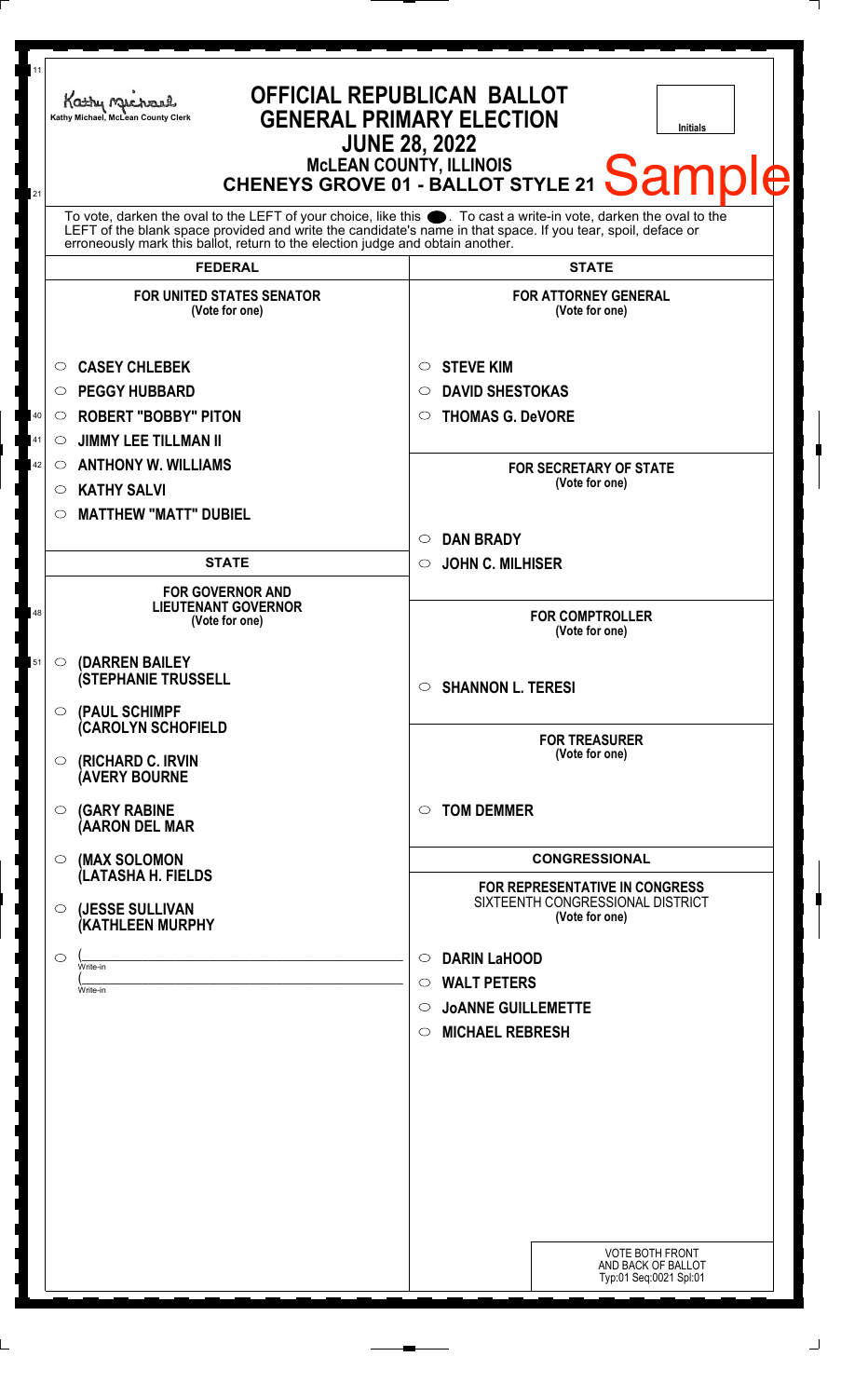|                                                                                                                 | <b>OFFICIAL REPUBLICAN BALLOT - GENERAL PRIMARY ELECTION - JUNE 28, 2022</b>                                                        |
|-----------------------------------------------------------------------------------------------------------------|-------------------------------------------------------------------------------------------------------------------------------------|
| <b>LEGISLATIVE</b>                                                                                              | <b>JUDICIAL</b>                                                                                                                     |
| <b>FOR STATE SENATOR</b><br>FORTY-FOURTH LEGISLATIVE DISTRICT<br>(Vote for one)                                 | FOR JUDGE OF THE CIRCUIT COURT<br>ELEVENTH JUDICIAL CIRCUIT<br>(To fill the vacancy of the Hon. Scott Drazewski)<br>(Vote for one)  |
| $\circ$ SALLY J. TURNER                                                                                         | <b>CARLA BARNES</b><br>$\circ$                                                                                                      |
| <b>REPRESENTATIVE</b>                                                                                           |                                                                                                                                     |
| <b>FOR REPRESENTATIVE</b><br>IN THE GENERAL ASSEMBLY<br>EIGHTY-EIGHTH REPRESENTATIVE DISTRICT<br>(Vote for one) | FOR JUDGE OF THE CIRCUIT COURT<br>ELEVENTH JUDICIAL CIRCUIT<br>(To fill the vacancy of the Hon. Paul G. Lawrence)<br>(Vote for one) |
| <b>DAN CAULKINS</b><br>$\circ$                                                                                  | <b>DON KNAPP</b><br>$\circ$<br><b>AMY McFARLAND</b><br>$\circ$                                                                      |
| <b>COUNTY</b>                                                                                                   |                                                                                                                                     |
| <b>FOR COUNTY CLERK</b>                                                                                         | <b>PRECINCT</b>                                                                                                                     |
| (Vote for one)                                                                                                  | FOR PRECINCT COMMITTEEPERSON<br>CHENEYS GROVE 01<br>(Vote for one)                                                                  |
| <b>KATHY MICHAEL</b><br>$\circ$                                                                                 |                                                                                                                                     |
|                                                                                                                 | <b>MARTY TIPSORD</b><br>$\circ$                                                                                                     |
| <b>FOR COUNTY TREASURER</b><br>(Vote for one)                                                                   |                                                                                                                                     |
| <b>REBECCA C. McNEIL</b><br>$\circ$                                                                             |                                                                                                                                     |
| <b>FOR COUNTY SHERIFF</b><br>(Vote for one)                                                                     |                                                                                                                                     |
| <b>MATT LANE</b><br>$\circ$                                                                                     |                                                                                                                                     |
| <b>REGIONAL OFFICE</b><br>OF EDUCATION                                                                          |                                                                                                                                     |
| FOR REGIONAL SUPERINTENDENT OF SCHOOLS<br>(DeWITT, LIVINGSTON, LOGAN AND McLEAN COUNTIES)<br>(Vote for one)     |                                                                                                                                     |
| <b>MARK E. JONTRY</b><br>$\circ$                                                                                |                                                                                                                                     |
| <b>COUNTY BOARD</b>                                                                                             |                                                                                                                                     |
| <b>FOR COUNTY BOARD MEMBER</b><br><b>COUNTY BOARD DISTRICT 2</b><br>(Vote for not more than two)                |                                                                                                                                     |
| <b>BILL FRIEDRICH</b><br>$\circ$                                                                                |                                                                                                                                     |
| <b>JAMES SOELDNER</b><br>$\circ$                                                                                |                                                                                                                                     |
| <b>TYLER BAHAN</b><br>$\circ$                                                                                   |                                                                                                                                     |
|                                                                                                                 |                                                                                                                                     |
|                                                                                                                 | YOU HAVE NOW<br><b>COMPLETED VOTING</b>                                                                                             |
|                                                                                                                 | VOTE BOTH FRONT<br>AND BACK OF BALLOT<br>Typ:01 Seq:0021 Spl:01                                                                     |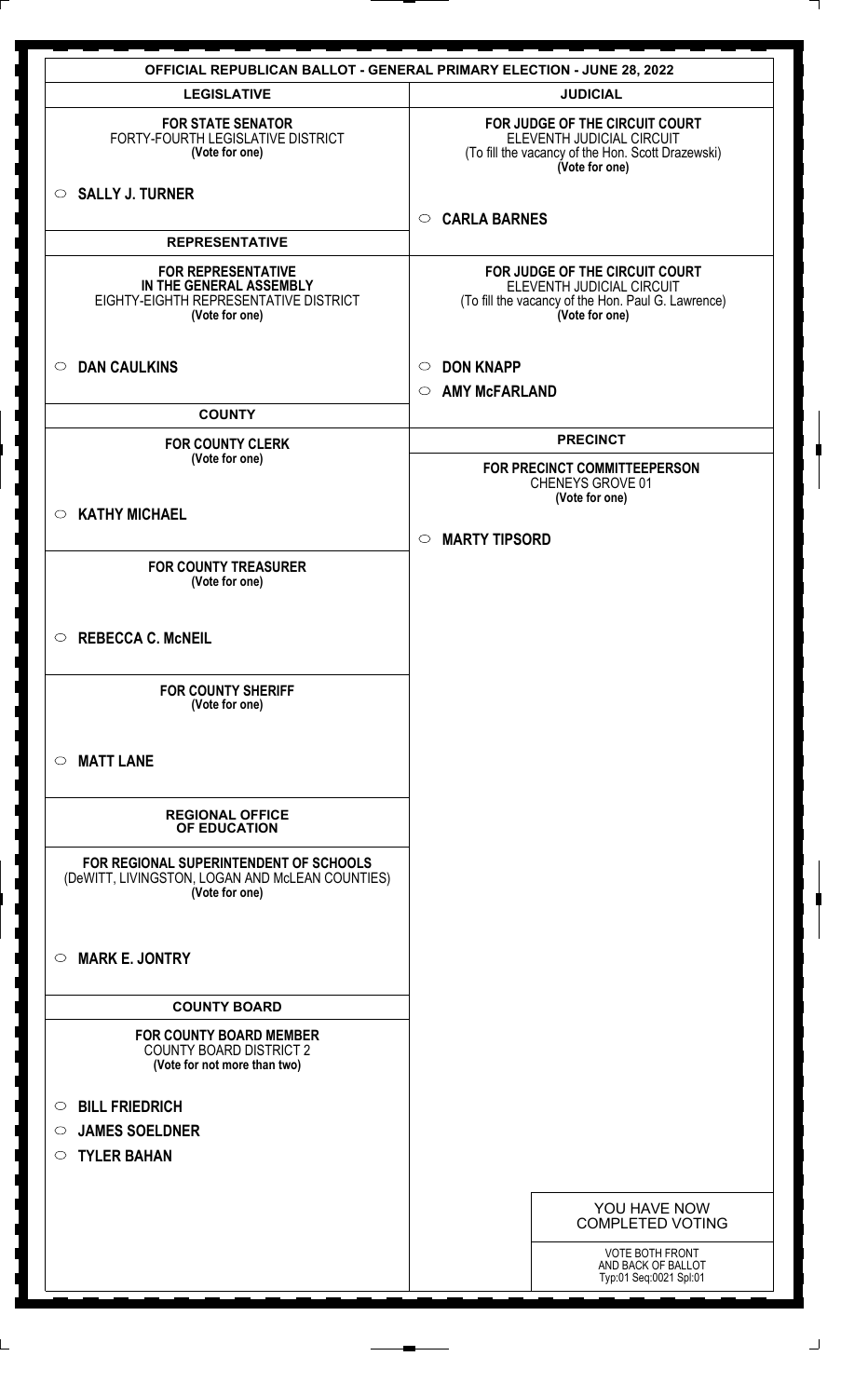| <b>OFFICIAL REPUBLICAN BALLOT</b><br>Kathy Michael<br><b>GENERAL PRIMARY ELECTION</b><br>Kathy Michael, McLean County Clerk<br><b>Initials</b><br><b>JUNE 28, 2022</b><br><b>MCLEAN COUNTY, ILLINOIS</b><br><b>CHENEYS GROVE 01 - BALLOT STYLE 22</b>                                                                     |                                                                         |                                                                                      |  |
|---------------------------------------------------------------------------------------------------------------------------------------------------------------------------------------------------------------------------------------------------------------------------------------------------------------------------|-------------------------------------------------------------------------|--------------------------------------------------------------------------------------|--|
| 21<br>To vote, darken the oval to the LEFT of your choice, like this ●. To cast a write-in vote, darken the oval to the<br>LEFT of the blank space provided and write the candidate's name in that space. If you tear, spoil, deface or<br>erroneously mark this ballot, return to the election judge and obtain another. |                                                                         |                                                                                      |  |
|                                                                                                                                                                                                                                                                                                                           | <b>FEDERAL</b>                                                          | <b>STATE</b>                                                                         |  |
|                                                                                                                                                                                                                                                                                                                           | <b>FOR UNITED STATES SENATOR</b><br>(Vote for one)                      | <b>FOR ATTORNEY GENERAL</b><br>(Vote for one)                                        |  |
| O.                                                                                                                                                                                                                                                                                                                        | <b>CASEY CHLEBEK</b>                                                    | <b>STEVE KIM</b><br>$\circ$                                                          |  |
| $\circ$                                                                                                                                                                                                                                                                                                                   | <b>PEGGY HUBBARD</b>                                                    | <b>DAVID SHESTOKAS</b><br>O                                                          |  |
| $\circ$                                                                                                                                                                                                                                                                                                                   | <b>ROBERT "BOBBY" PITON</b>                                             | <b>THOMAS G. DeVORE</b><br>$\circ$                                                   |  |
| $\circ$                                                                                                                                                                                                                                                                                                                   | <b>JIMMY LEE TILLMAN II</b>                                             |                                                                                      |  |
| $\circ$                                                                                                                                                                                                                                                                                                                   | <b>ANTHONY W. WILLIAMS</b>                                              | <b>FOR SECRETARY OF STATE</b><br>(Vote for one)                                      |  |
| $\circ$                                                                                                                                                                                                                                                                                                                   | <b>KATHY SALVI</b>                                                      |                                                                                      |  |
| $\circ$                                                                                                                                                                                                                                                                                                                   | <b>MATTHEW "MATT" DUBIEL</b>                                            |                                                                                      |  |
|                                                                                                                                                                                                                                                                                                                           | <b>STATE</b>                                                            | <b>DAN BRADY</b><br>$\circ$<br><b>JOHN C. MILHISER</b><br>$\circ$                    |  |
|                                                                                                                                                                                                                                                                                                                           |                                                                         |                                                                                      |  |
|                                                                                                                                                                                                                                                                                                                           | <b>FOR GOVERNOR AND</b><br><b>LIEUTENANT GOVERNOR</b><br>(Vote for one) | <b>FOR COMPTROLLER</b><br>(Vote for one)                                             |  |
| $\circ$                                                                                                                                                                                                                                                                                                                   | (DARREN BAILEY<br><b>(STEPHANIE TRUSSELL</b>                            | <b>SHANNON L. TERESI</b><br>$\circ$                                                  |  |
| $\circ$                                                                                                                                                                                                                                                                                                                   | (PAUL SCHIMPF<br>(CAROLYN SCHOFIELD                                     |                                                                                      |  |
| $\circ$                                                                                                                                                                                                                                                                                                                   | (RICHARD C. IRVIN<br><b>AVERY BOURNE</b>                                | <b>FOR TREASURER</b><br>(Vote for one)                                               |  |
| $\circ$                                                                                                                                                                                                                                                                                                                   | <b>(GARY RABINE</b><br>(AARON DEL MAR                                   | <b>TOM DEMMER</b><br>$\circ$                                                         |  |
| $\circ$                                                                                                                                                                                                                                                                                                                   | (MAX SOLOMON<br>(LATASHA H. FIELDS                                      | <b>CONGRESSIONAL</b>                                                                 |  |
| $\circ$                                                                                                                                                                                                                                                                                                                   | (JESSE SULLIVAN<br>(KATHLEEN MURPHY                                     | FOR REPRESENTATIVE IN CONGRESS<br>SIXTEENTH CONGRESSIONAL DISTRICT<br>(Vote for one) |  |
| $\circ$                                                                                                                                                                                                                                                                                                                   |                                                                         | <b>DARIN LaHOOD</b><br>$\circ$                                                       |  |
|                                                                                                                                                                                                                                                                                                                           | Write-in<br>Write-in                                                    | <b>WALT PETERS</b><br>$\circ$                                                        |  |
|                                                                                                                                                                                                                                                                                                                           |                                                                         | <b>JOANNE GUILLEMETTE</b><br>$\circ$                                                 |  |
|                                                                                                                                                                                                                                                                                                                           |                                                                         | <b>MICHAEL REBRESH</b><br>$\circ$                                                    |  |
|                                                                                                                                                                                                                                                                                                                           |                                                                         |                                                                                      |  |
|                                                                                                                                                                                                                                                                                                                           |                                                                         |                                                                                      |  |
|                                                                                                                                                                                                                                                                                                                           |                                                                         |                                                                                      |  |
|                                                                                                                                                                                                                                                                                                                           |                                                                         |                                                                                      |  |
|                                                                                                                                                                                                                                                                                                                           |                                                                         |                                                                                      |  |
|                                                                                                                                                                                                                                                                                                                           |                                                                         |                                                                                      |  |
|                                                                                                                                                                                                                                                                                                                           |                                                                         | <b>VOTE BOTH FRONT</b>                                                               |  |

⅂